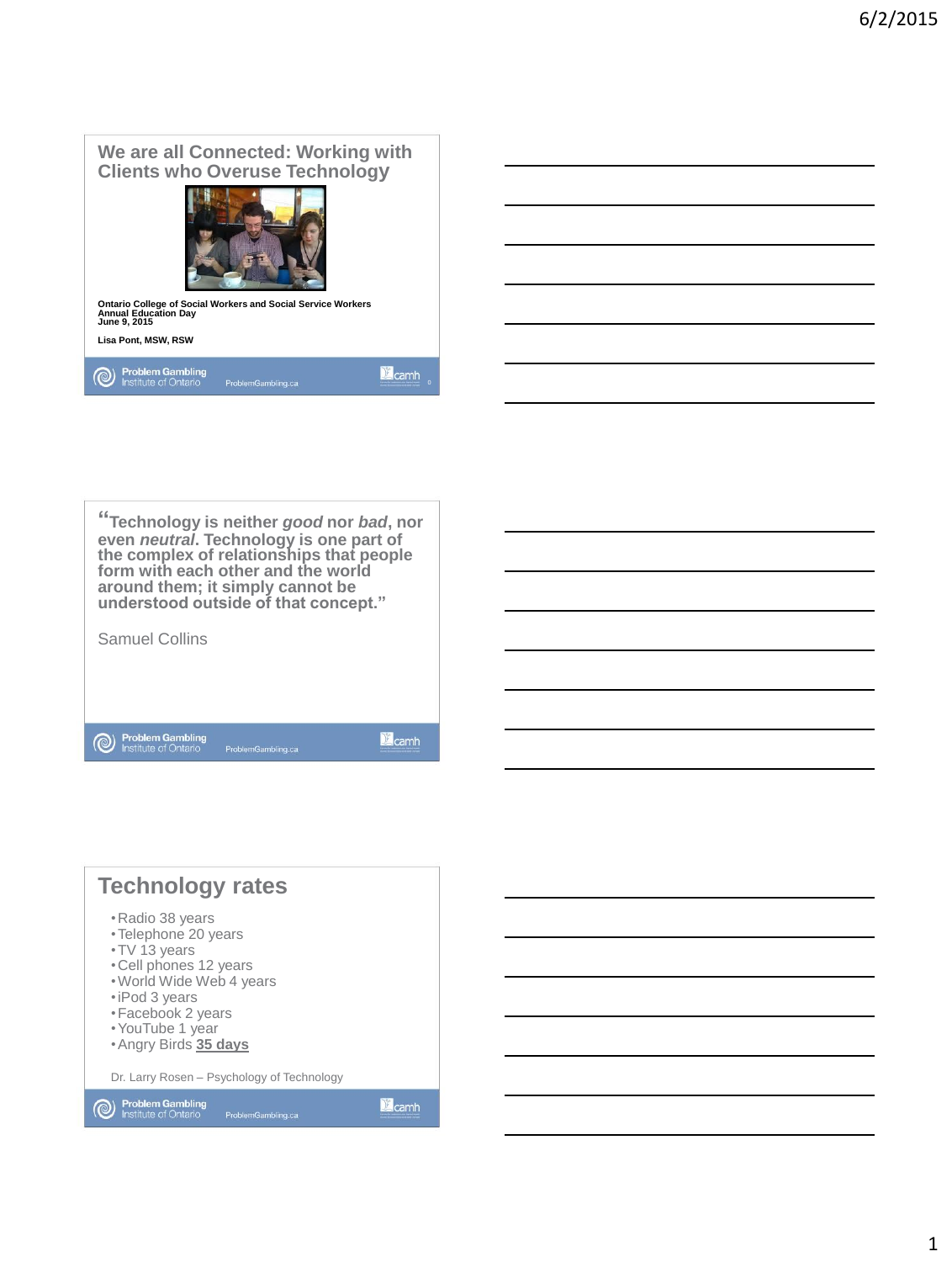









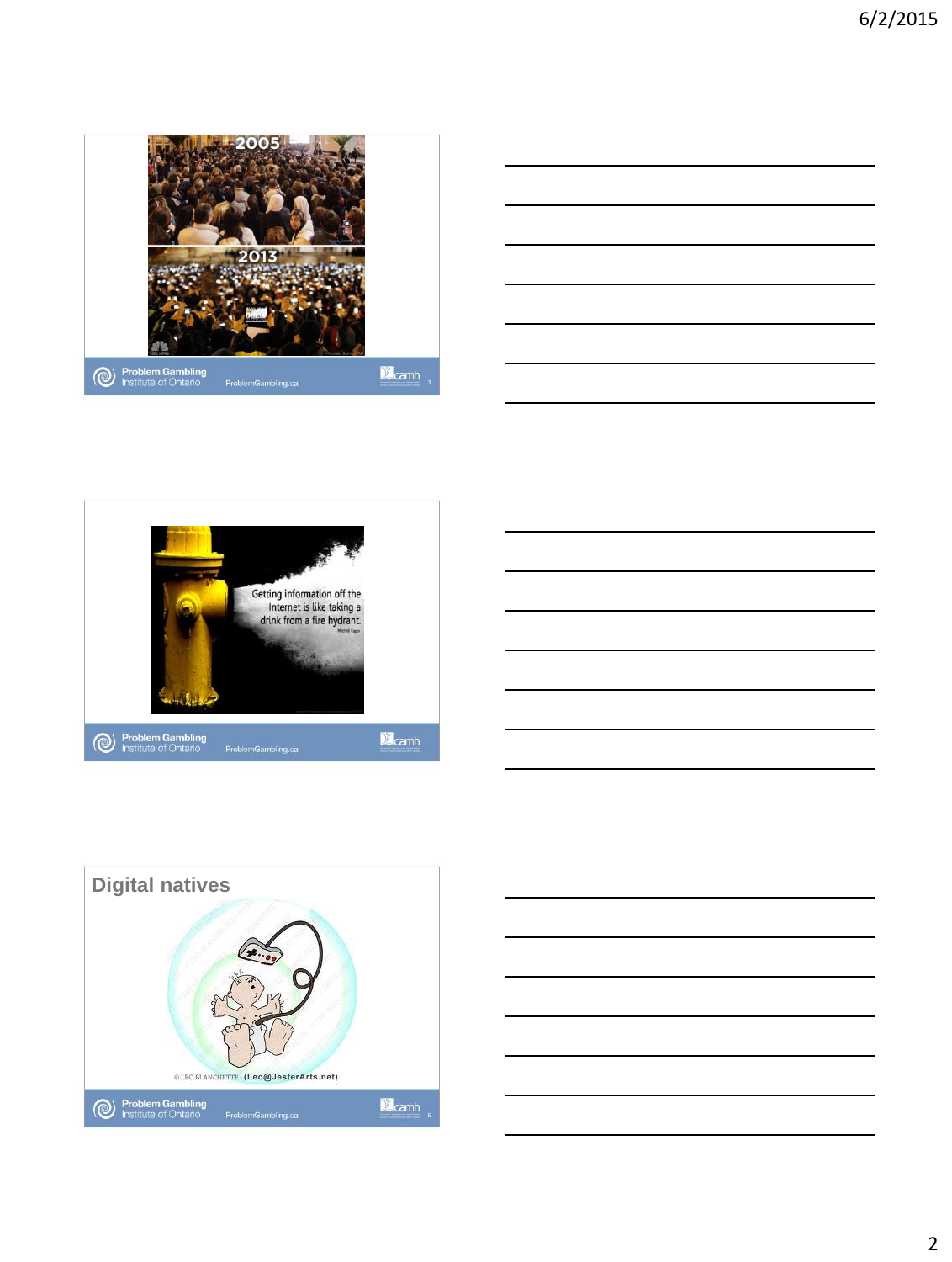





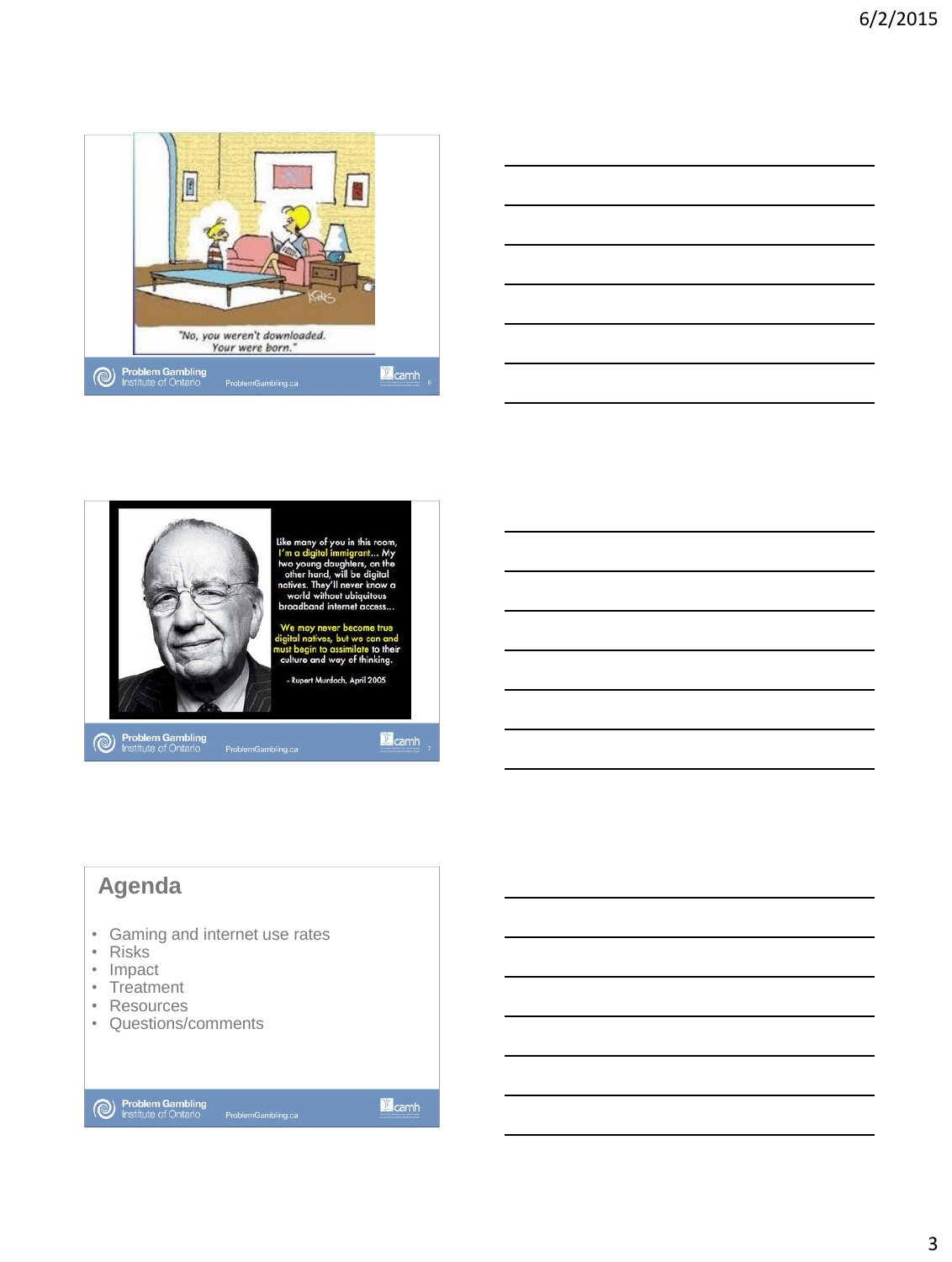







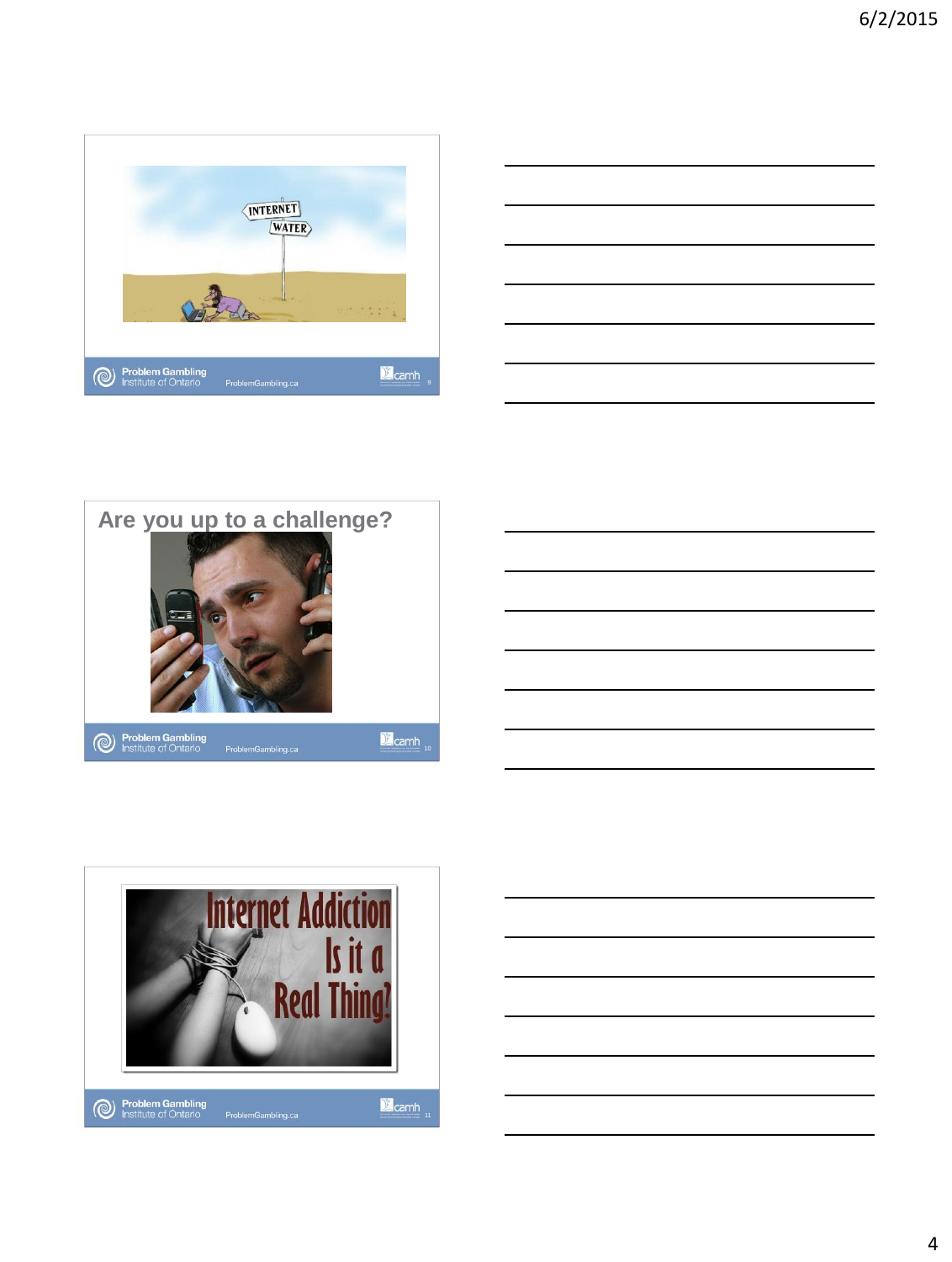



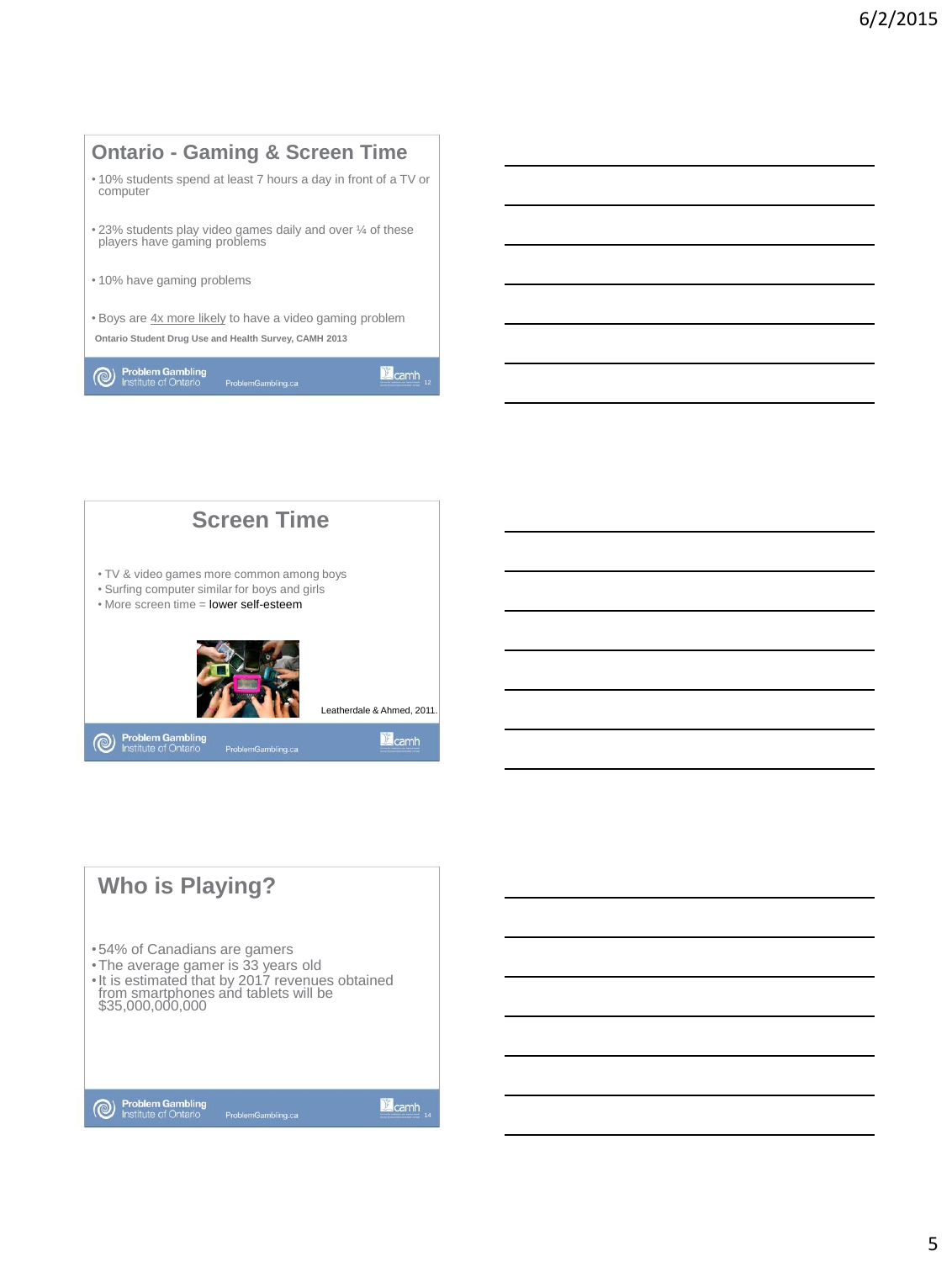# **Reasons Youth Play Video Games**

•**Fun**

- •**Like to feel in control**
- •**Releases tension**
- •**Relieves boredom** •**Develop gaming skills**



- •**Feel a sense of mastery**
- •**Escape/Fantasy**

Problem Gambling<br>Institute of Ontario

Lamh





| <u> Alexandro de la contrada de la contrada de la contrada de la contrada de la contrada de la contrada de la co</u>                                                                                                          |  |  |
|-------------------------------------------------------------------------------------------------------------------------------------------------------------------------------------------------------------------------------|--|--|
|                                                                                                                                                                                                                               |  |  |
| and the contract of the contract of the contract of the contract of the contract of the contract of the contract of                                                                                                           |  |  |
|                                                                                                                                                                                                                               |  |  |
|                                                                                                                                                                                                                               |  |  |
| the control of the control of the control of the control of the control of the control of the control of the control of the control of the control of the control of the control of the control of the control of the control |  |  |
|                                                                                                                                                                                                                               |  |  |
|                                                                                                                                                                                                                               |  |  |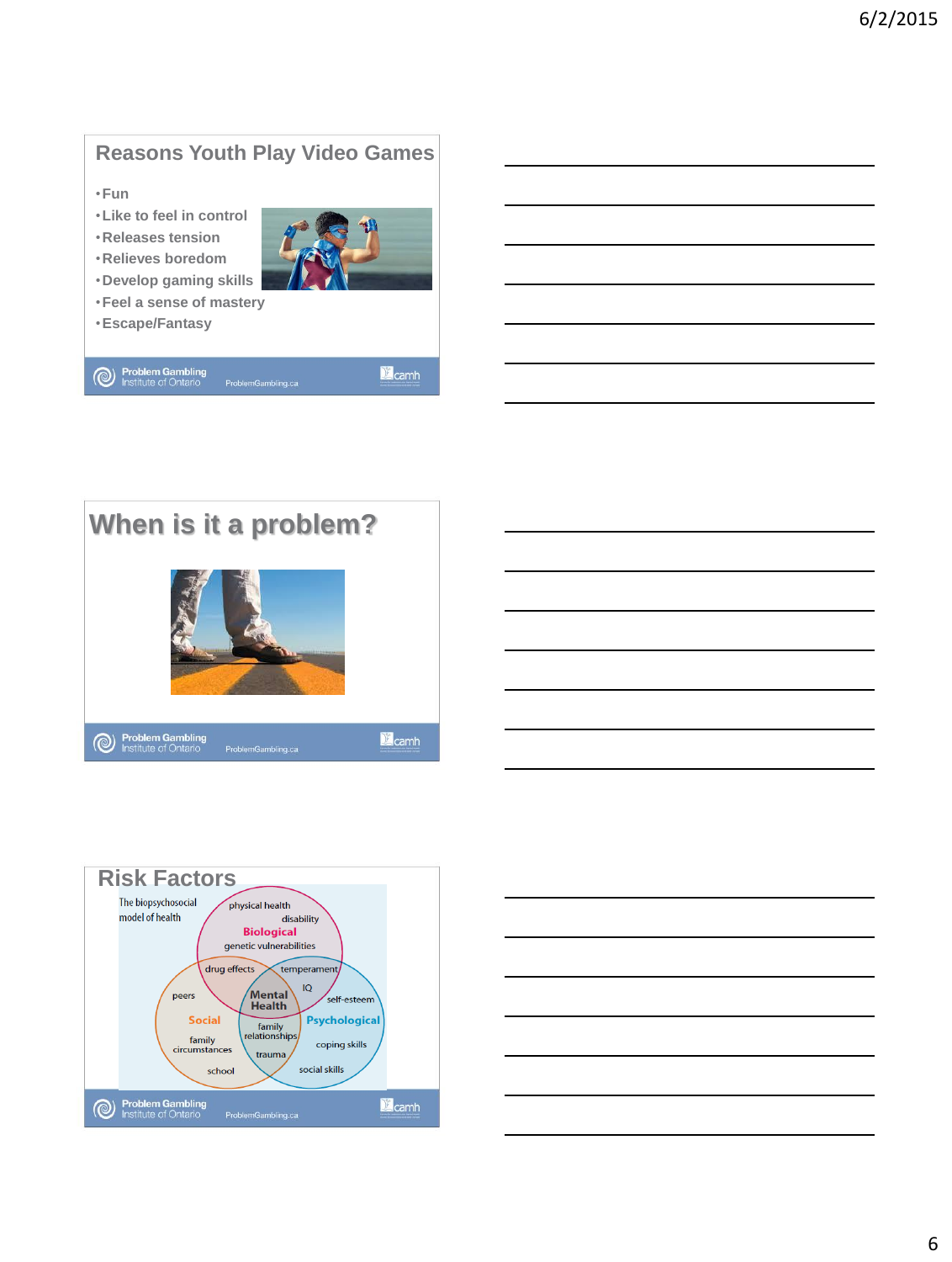## **Vulnerability Factors**

- •ADHD
- •Anxiety
- •Depression
- •Autism Spectrum Disorder
- •Other excessive behaviours or addictions
- •Low self-esteem
- •Social difficulties
- •Learning exceptionalities

Problem Gambling<br>Institute of Ontario

**M** camh

#### **Signs there might be a problem**

- Spends long hours on computer
- School difficulties
- Skips chores/responsibilities
- Spends a lot more money on games
- Conflict with parents • Social isolation/withdrawn



Camh

- Few other activities and interests
- Appears down/anxious/irritable
- Sleep difficulties

**O** Problem Gambling<br>Institute of Ontario



when person is offline

Camh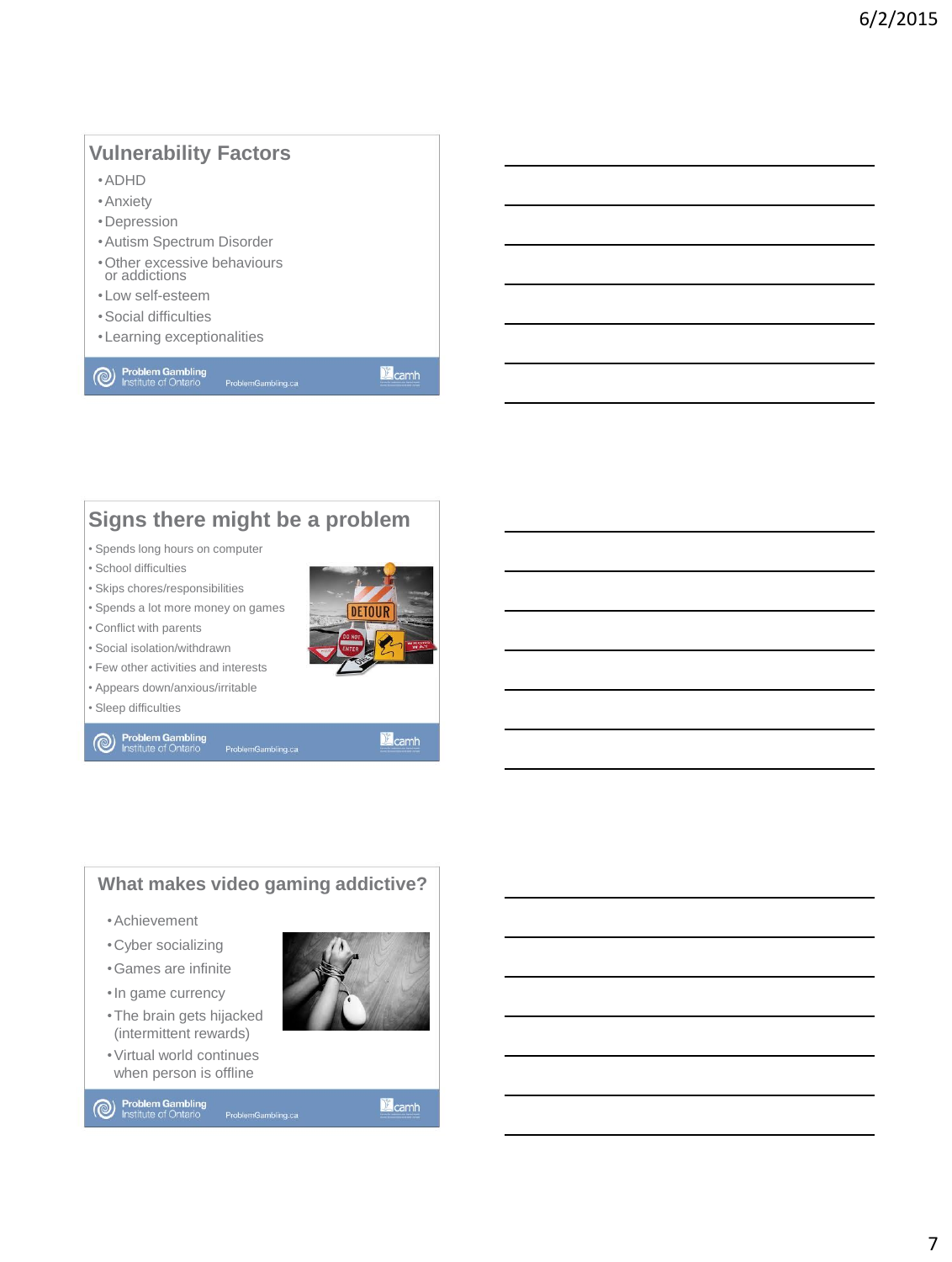





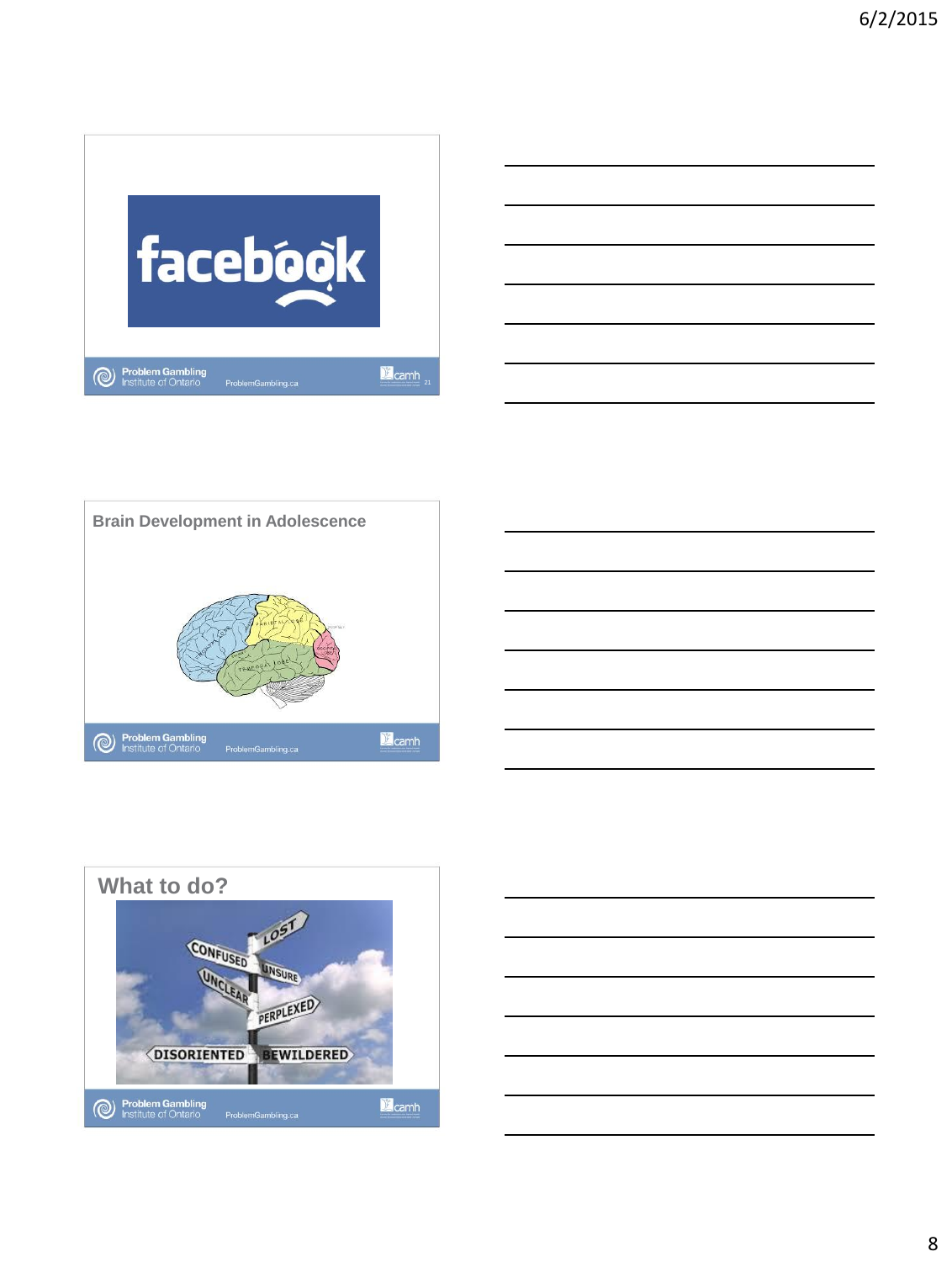





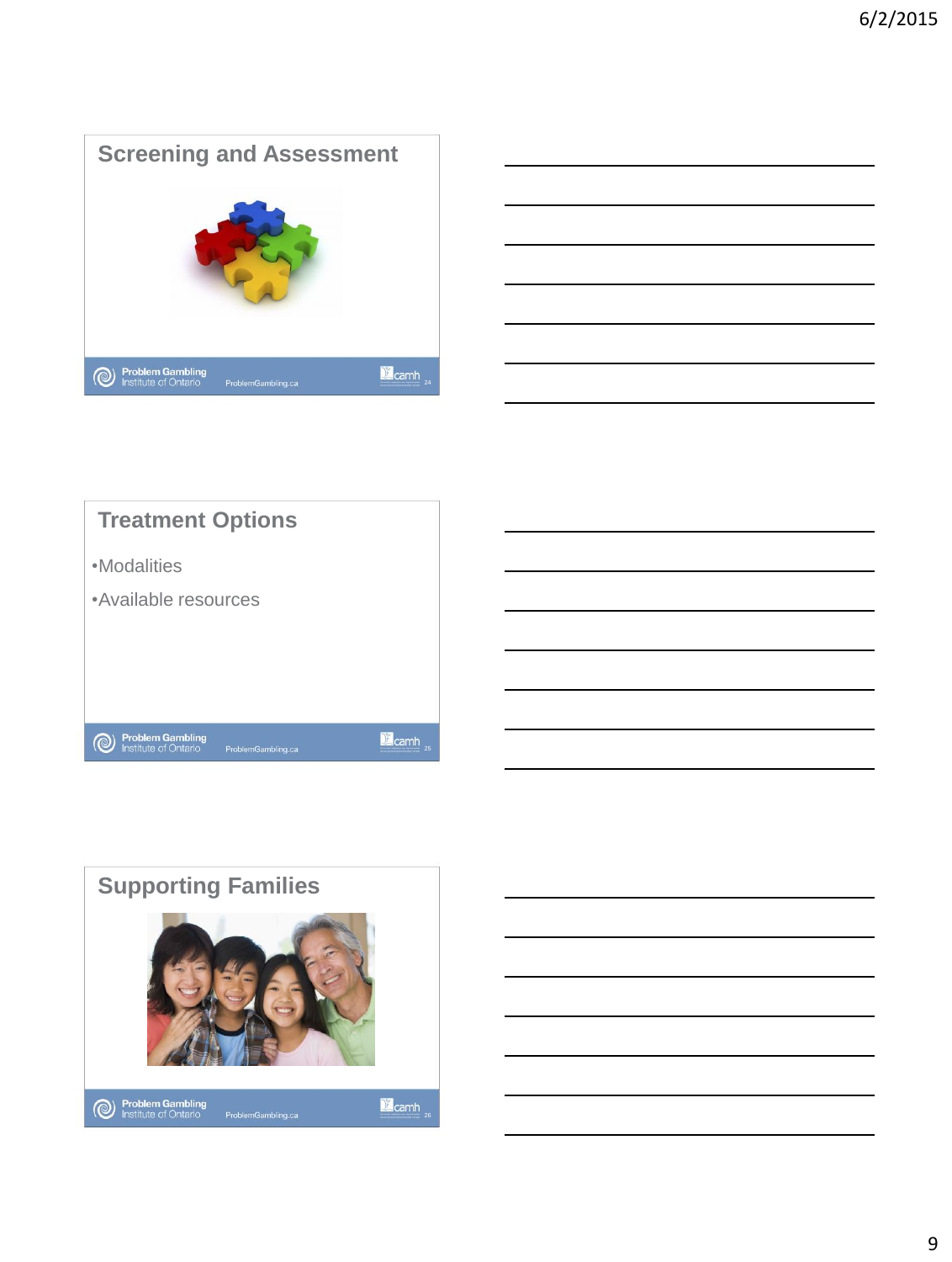







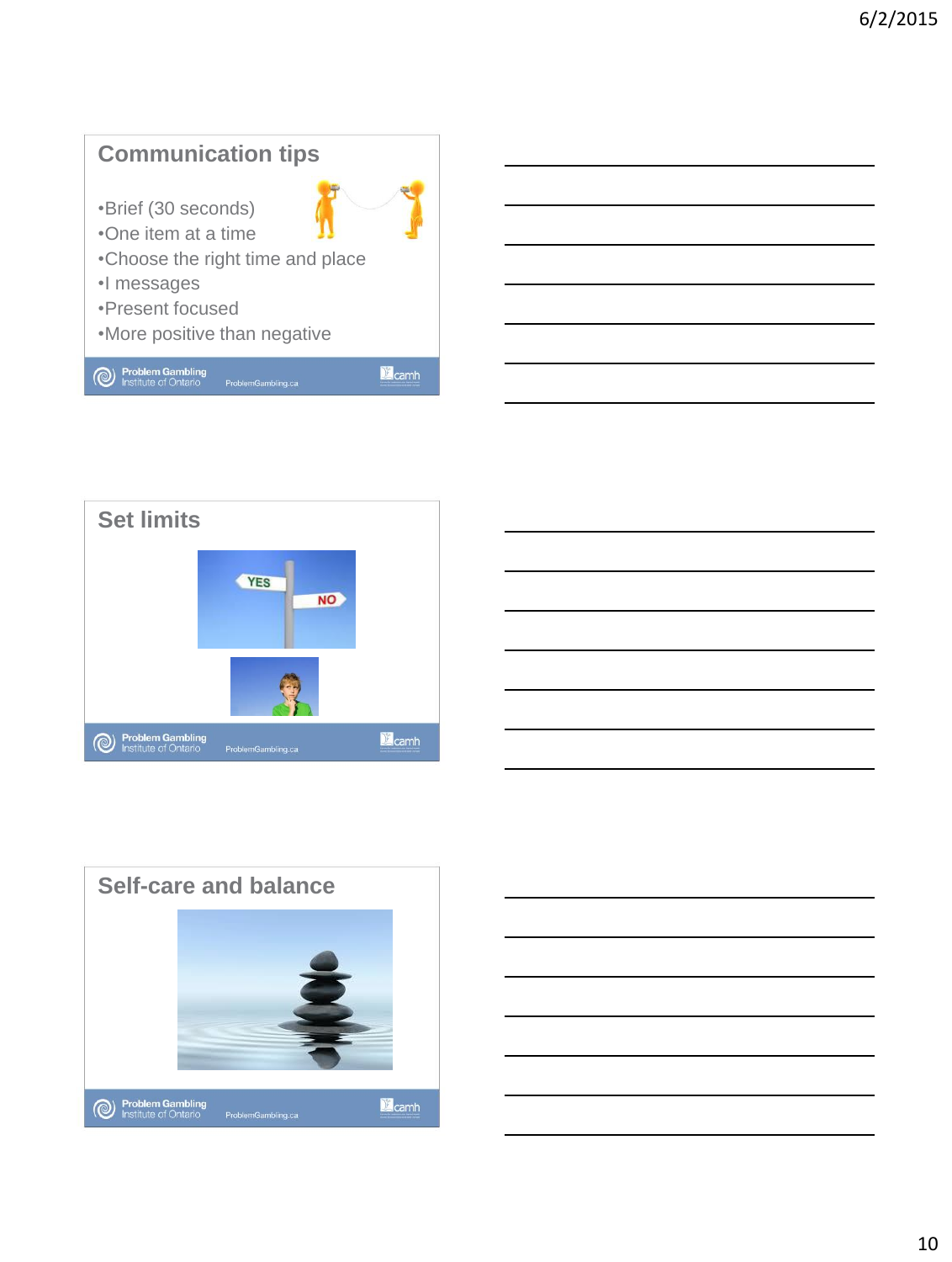